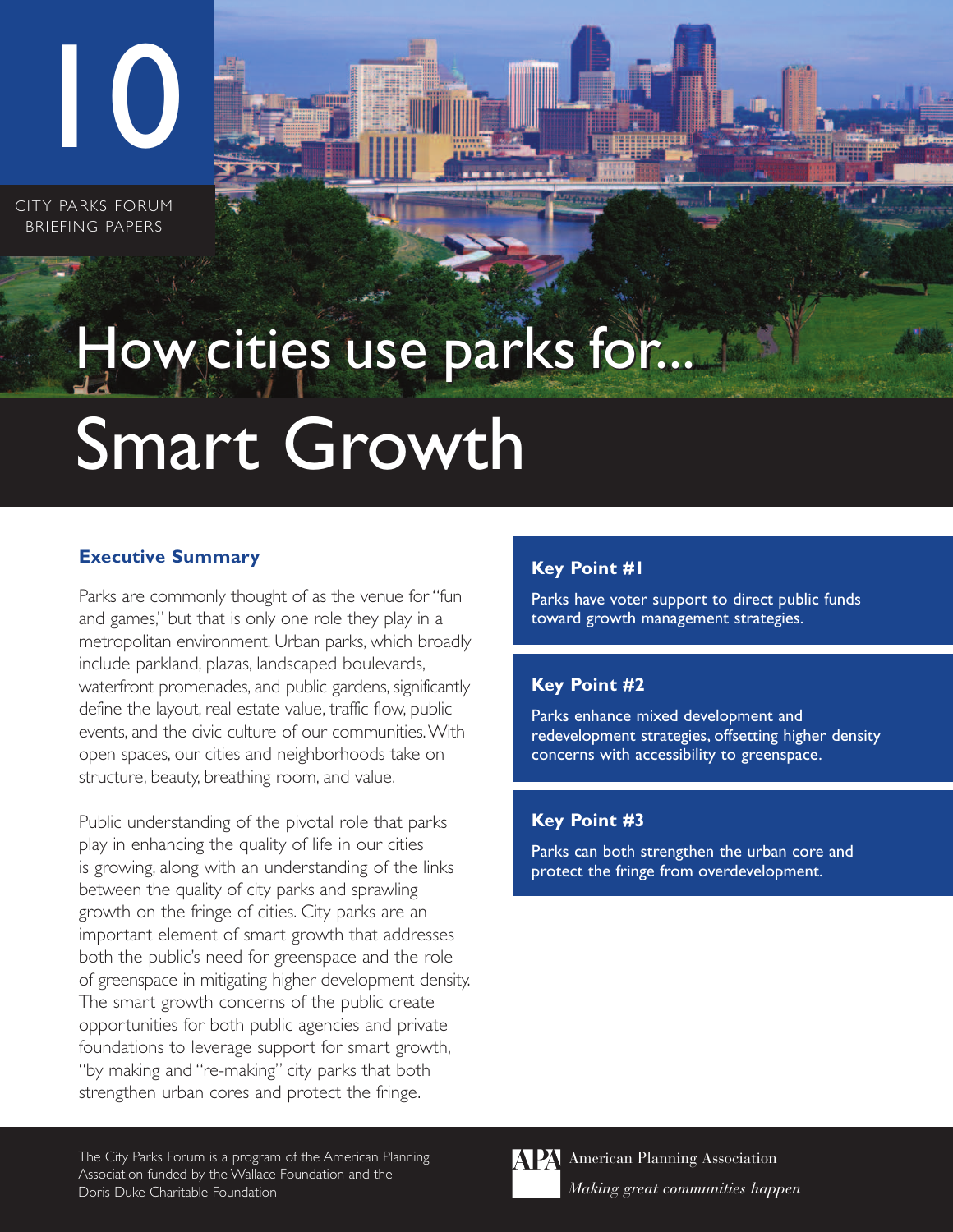# **Smart Growth**

#### **KEY POINT #1:**

*Parks have voter support to direct public funds toward growth management strategies.*

Over the last decade, voters have overwhelmingly supported additional spending for parks and open space conservation. Since 1998, more than 750 measures have gone before voters across the country, with a successful passage rate of 80 percent. Nearly \$30 billion in new park and conservation funding has been created—more than \$4 billion in cities alone since 1996.

In the **November 2003 election**, voters created \$1.8 billion of new conservation funding, passing 100 out of 134 measures on the ballot.The use of new tax dollars to pay for parks and greenspace is a trend that recognizes the leveraging value of the enormous public interest in parks and greenspace. It is fueling new strategies and investments, blending regulatory and market-based tools to address the challenging issues of density, mixed use, and community livability.

This issue is important to voters from a number of smart growth angles.Voters prioritize water as a critical reason to buy land, no matter how it is expressed—from drinking water protection to protection of rivers and streams.Voters care about "natural areas," not "open space," which more often conveys a message of abandoned lots. And most importantly, voters care about creating parks for a reason natural areas, recreation, and safe places for kids to play rather than just creating parks that abstractly prevent sprawl.

In **Ann Arbor, Michigan,** 68 percent of voters approved a \$72 million bond measure for parks and open space in November 2003.The focus of the measure is to create a greenbelt around the city. "In neighboring communities there has been a very real and negative impact from sprawl, and the voters in Ann Arbor can see it themselves," according to Doug Cowerd, co-chair of the campaign."There has been an impact on quality of life and voters have shown they are willing to pay to try and affect some positive change." (Trust for Public Land and Land Trust Alliance, 2004.)

#### **Miami, Los Angeles, and Raleigh, North Carolina**,

have also benefited from partnerships with their counties, passing park measures worth hundreds of millions of dollars which are split between counties and cities for their separate priorities. Last November, voters in Raleigh passed a \$47 million bond measure with a 69 percent margin (Trust for Public Land and Land Trust Alliance, 2004).The funds will be spent over a seven-year period, which allows the city to pay them back without an increase in taxes.These funds can be further leveraged by use of a grant fund set up by Wake County. Grants are made for both planning and land acquisition. A 50 percent local match is required. Some municipalities have been allowed to pay their portion over time through a loan from the county.

In states where state programs will match local funding, including **Florida, Massachusetts, Colorado, and New Jersey**, local ballot measures have won partly on the availability of state funding matches that leverage local buying power. In 2003, in New Jersey, 27 municipalities passed measures ranging in size from \$180,000 to more than \$9 million (Trust for Public Land and Land Trust Alliance, 2004). Now 189 municipalities in New Jersey have dedicated open space taxes, generating more than \$200 million a year in funding.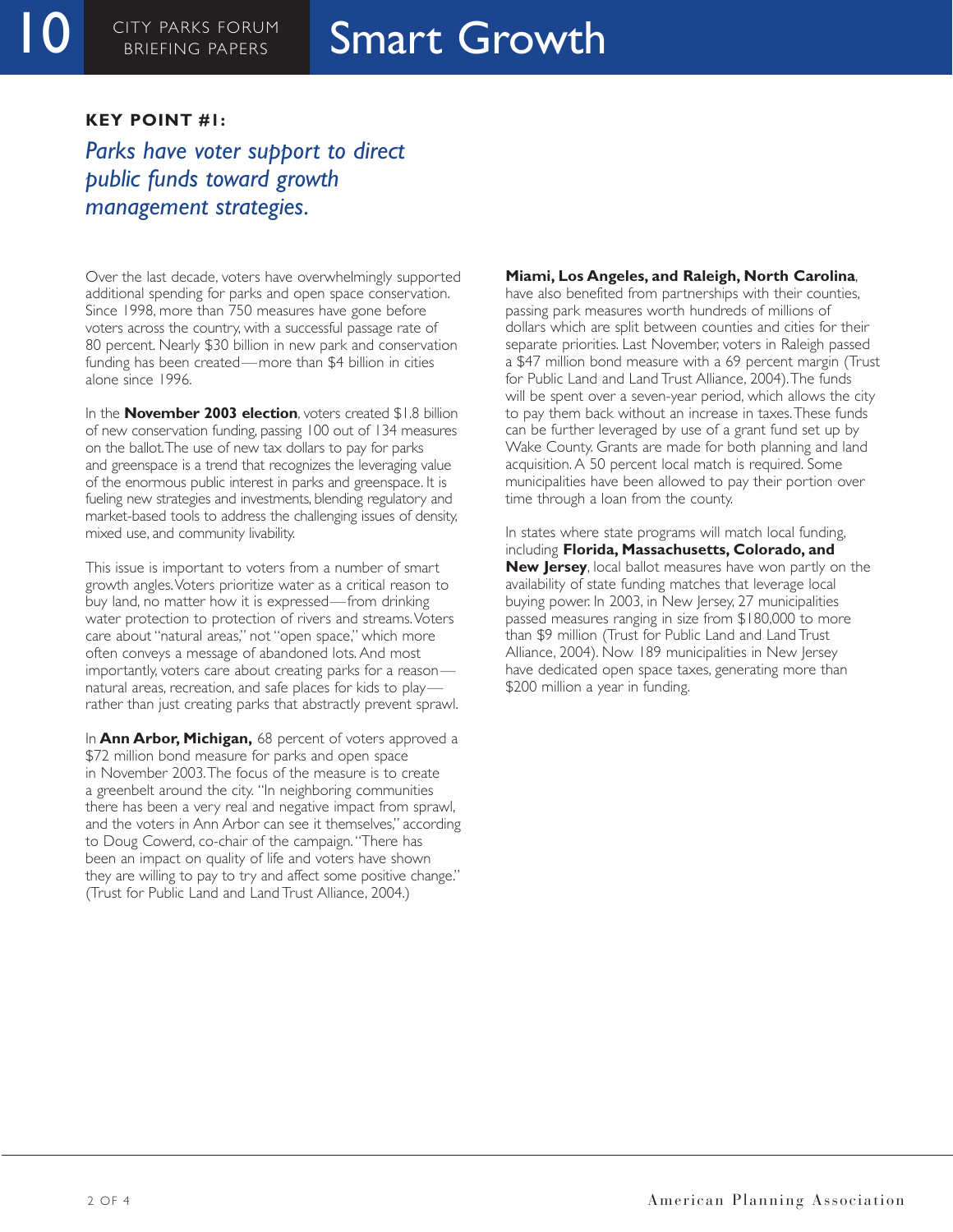#### **KEY POINT #2:**

# *Parks enhance mixed development and redevelopment strategies, offsetting higher density concerns with accessibility to greenspace.*

City neighborhoods need to maintain or increase their population while staying attractive and livable; however, density often remains a contentious issue for city neighborhoods of all types and sizes. Many residents oppose high density because they believe it will consume open space, exacerbate parking and traffic issues, or threaten the existing quality of life. A strong policy promoting parks and greenspace can play a crucial role in addressing these concerns.

As many now understand, density is less the issue than design and amenities. A recent study in Texas showed that people are twice as likely to accept smaller residential properties if there is a park nearby (44.3 percent versus 18.6 percent) (Waugh, 2004).

**Vancouver, British Columbia**, is widely recognized as a leader in making high density work.That city's efforts stem from the adoption of their Central Area Plan in the late 1980s, which shaped a growth strategy emphasizing housing and neighborhoods first, known locally as "Living First." Vancouver's focus on a core-area open space system acts to mitigate higher density, and to tie areas together by allowing people to travel on foot. As Larry Beasley, co-director of Vancouver Planning, comments,"It's about the open space and the public realm being used to contribute to neighborhood form and identity. It's not about having useless private plazas, but instead shaping buildings to emphasize the respite of open public park spaces and squares that are an integral part of every neighbourhood building cluster." (Beasley, 2002.)

One barrier to infill development is the need for upgraded infrastructure, including parks, to attract developers. Some cities are trying to address this issue. In 1998, the city council of **Portland, Oregon,** approved a systems development charge (SDC) that partly offsets the costs of services needed to support new housing. At the current rate of \$1,630 per single-family unit, the residential development fee generates about \$1.5 million a year for park capital improvements. Based on the SDC, the city developed a 20-year plan to build more capacity into the park system (www.portlandparks.org/ Planning/SystemDevCharge.htm).

Across the country, 11 of the nation's largest cities, including Ft.Worth, Chicago, and Albuquerque, use impact fees to try to offset the costs of services delivered with new housing.

#### **KEY POINT #3:**

# *Parks can both strengthen the urban core and protect the fringe from overdevelopment.*

There is an important connection between open space/park programs and urban/metro growth policy. By reducing or eliminating some of the infrastructure and financial incentives for developing low-density "edge cities" far from the centers of metropolitan areas, cities can be created that have both vitality and environmental sustainability. A dense, vital central city helps decrease the pressure for peripheral development, while policies that limit development at the edge encourage the kind of infill development that helps keep central cities alive.

Although public interest and support for new conservation programs is high, elected officials rarely leverage city park projects and other green infrastructure into regional policies that protect against sprawl.

In an attempt to persuade cities and counties to think more about smart growth, **Maryland's** Priority Places Strategy uses the "carrot" of state funding, including infrastructure funds, as incentive for local governments to redirect development to existing growth areas.The program has helped support neighborhood redevelopment as well as protection of rural and open space resources with grants for land conservation (www.smartgrowth.state.md.us/mission.htm).

**Austin,Texas**, is seeking to control sprawl by focusing on the protection of drinking water. After a comprehensive mapping project showed that new housing construction was negatively affecting the city's all-important drinking water source, the Edwards Aquifer, the city decided to direct its public transportation and park investments to East Austin in an attempt to attract developers to concentrate growth on the less sensitive east side of town. East Austin is not only outside the drinking water protection zone but also is an area historically underserved by parks (Blaha and Harnik, 2000).Austin's 2004 Smart Growth map shows four new destination parks, all the city's proposed new rail corridors, and proposed infill development targeted to its "Desired Development Zone" on the east side of the city, and extensive watershed protection goals for the west part of the city. Since 1998, Austin has raised \$153 million through ballot initiatives for parks, open space, and watershed protection.